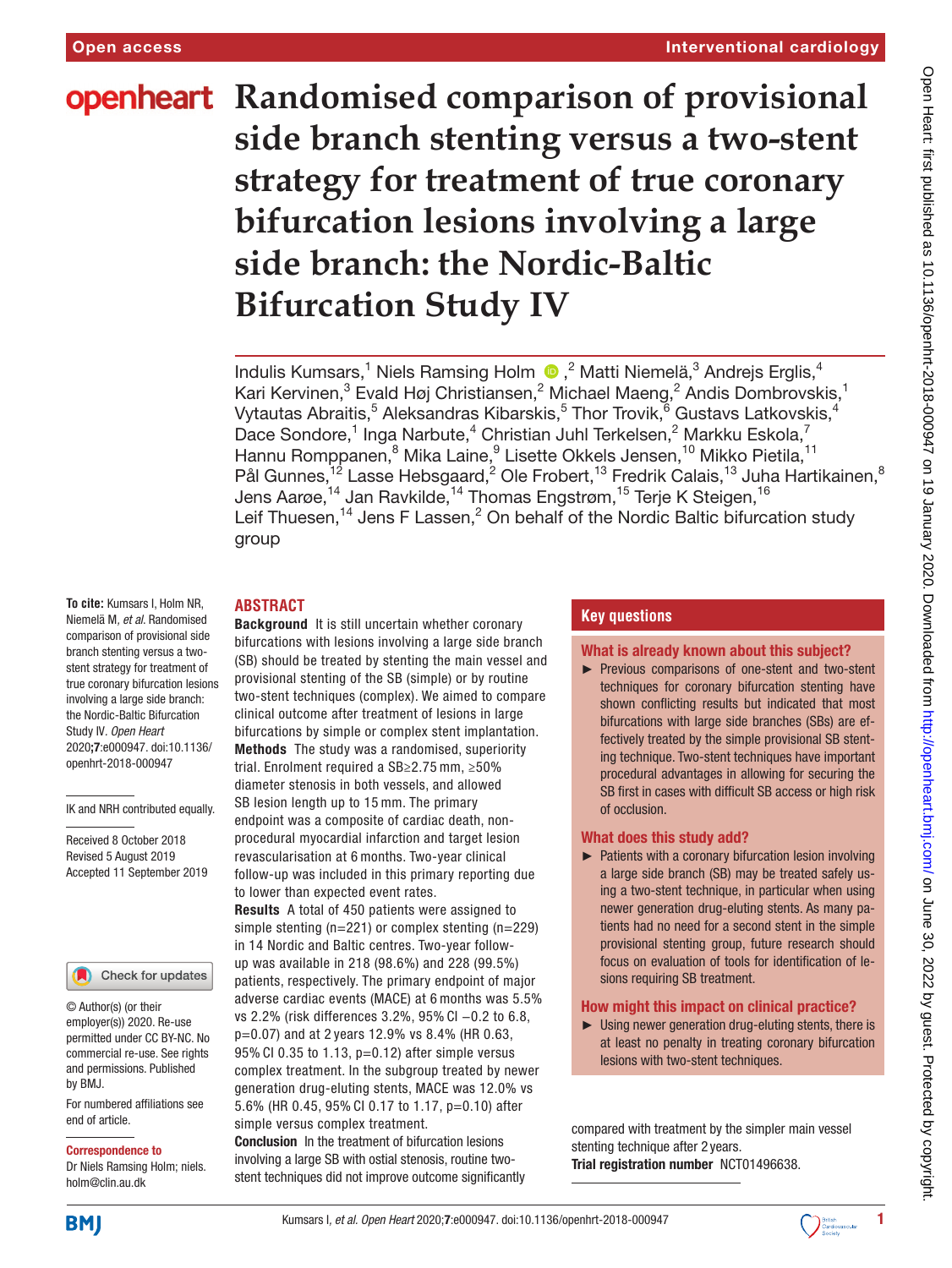## **INTRODUCTION**

Coronary bifurcations are predilection site for atherosclerosis due to regions of low endothelial shear stress resulting in pathological intimal thickening and plaque formation.<sup>[1](#page-10-0)</sup> Treatment of bifurcation lesions constitute about 15% of coronary interventions and are consequently of major clinical interest. Currently, the simple, provisional side branch (SB) stenting technique is the recom-mended strategy for bifurcation lesion treatment.<sup>[2–8](#page-10-1)</sup> With one exception,<sup>[9](#page-11-0)</sup> previous studies have shown no benefit of preplanned two-stent techniques in comparison to the simple strategy. In simple provisional SB stenting, a stent is deployed in the main vessel (MV) across the SB, and if needed, the SB is subsequently treated by balloon dilatation or stent implantation.<sup>10</sup> Planned stenting of both MV and SB may be accomplished using a number of different techniques, such as T-stenting, T and protrude (TAP), culotte and crush techniques. In earlier studies on simple versus complex bifurcation stenting, inclusion of patients with small and possibly physiological insignificant SBs was a major limitation for extending results to clinically important bifurcation lesions involving a large SB.[2 4–6 10](#page-10-1) Therefore, we designed the present study to address the unsolved question of simple provisional SB stenting versus complex two-stent treatment in patients with bifurcation lesions involving a large SB.

## **METHODS**

#### Study design and patient selection

The Nordic Baltic Bifurcation Study IV (Nordic Baltic IV) was a prospective, randomised, multicentre trial comparing the simple provisional SB stenting technique versus complex stenting of both the MV and the SB in the treatment of coronary bifurcation lesions. A total of 450 patients were included from December 2008 to December 2012 in centres in Norway, Sweden, Finland, Lithuania, Latvia and Denmark. Inclusion criteria were stable angina pectoris, unstable angina pectoris or silent ischaemia, a 'true' bifurcation lesion (Medina 1.1.1 or 1.0.1 or 0.1.1), lesion<sup>11</sup> in the left anterior descending artery (LAD)/diagonal, circumflex artery (Cx)/obtuse marginal branch, right coronary artery/posterior descending artery/posterolateral branch, or left main coronary artery (LMCA)/LAD/Cx with an MV diameter ≥3.0mm and SB diameter ≥2.75mm by visual estimate. Exclusion criteria were ST-elevation myocardial infarction within 24hours, SB lesion length >15mm, expected survival <1 year, s-creatinine >200 µmol/L, allergy to aspirin, clopidogrel, ticlopidine, sirolimus or everolimus. All patients provided written informed consent.

## Randomisation procedure

When guide wires were inserted in both the MV and the SB, eligible patients were randomised 1:1 to the simple or the complex group by an independent web-based trial management system (TrialPartner, Public Health and Quality Improvement, Central Denmark Region, Aarhus,

Denmark). Randomisation was performed in permutated blocks by centre with stratification according to gender, age>70 years, diabetes mellitus and participation in the angiographic substudy. Neither the operator nor the patients were blinded to the treatment allocation.

## Study procedure

Radial or femoral approach was allowed using 6–8F guiding catheters. Unfractionated heparin, low-molecular weight heparin or bivalirudin and GPIIbIIIa inhibitors were used according to local hospital routine. The recommended implantation steps in the simple group were (1) predilatation of stenosed areas of the MV to be covered by stent, (2) therapeutic dilatation of the SB using a balloon with a diameter equal to or greater than theSB reference size and (3) stenting of the MV, jailing the SB wire. If normal flow (Thrombolysis In Myocardial Infarction (TIMI) flow=III) was achieved in both the MB and the SB, and there was less than 75% residual diameter stenosis of the SB ostium, the procedure was terminated. Kissing balloon inflation (KBI) was indicated if TIMI flow <III, or if the SB ostium had more than 75% diameter stenosis after MV stenting. In case of TIMI flow <III after KBI, stenting the SB was indicated using a T-stenting<sup>12</sup> or the culotte technique. $^{13}$  Final KBI was mandatory if the SB was stented.

The culotte implantation technique was recommended for planned complex stenting. Other two-stent techniques were allowed at the operator's discretion except  $\text{classic}$  crush<sup>14</sup> and simultaneous kissing stent (SKS) techniques.<sup>15</sup> Final KBI was mandatory in any two-stent procedure.

Lifelong aspirin was prescribed to all patients and clopidogrel was indicated for 12 months. Ticlopidine was indicated if patients did not tolerate clopidogrel. The sirolimus eluting stent 'Cypher Select+' (Cordis, USA) was the study stent in the first 225 patients and the Xience V or Xience Prime, everolimus eluting stents (Abbott, USA) were the study stent in the remaining 225 patients. The change in study stent during enrolment was a post hoc adjustment, as the Cypher stent supply was unexpectedly discontinued during the enrolment period. If the study stents could not be implanted, another drugeluting stent (DES) or bare metal stent was allowed at the discretion of the operator. Different types of DES were not allowed in the same vessel.

## **Endpoints**

The primary endpoint was the composite of major adverse cardiac events (MACE); cardiac death, non-procedural myocardial infarction, clinically indicated target lesion revascularisation and definite stent thrombosis within 6 months after the index procedure. Secondary endpoints were the composite MACE endpoint at 2years, all-cause mortality, cardiac death, non-procedural myocardial infarction, clinically indicated target lesion revascularisation or target vessel revascularisation, and definite, probable or possible stent thrombosis.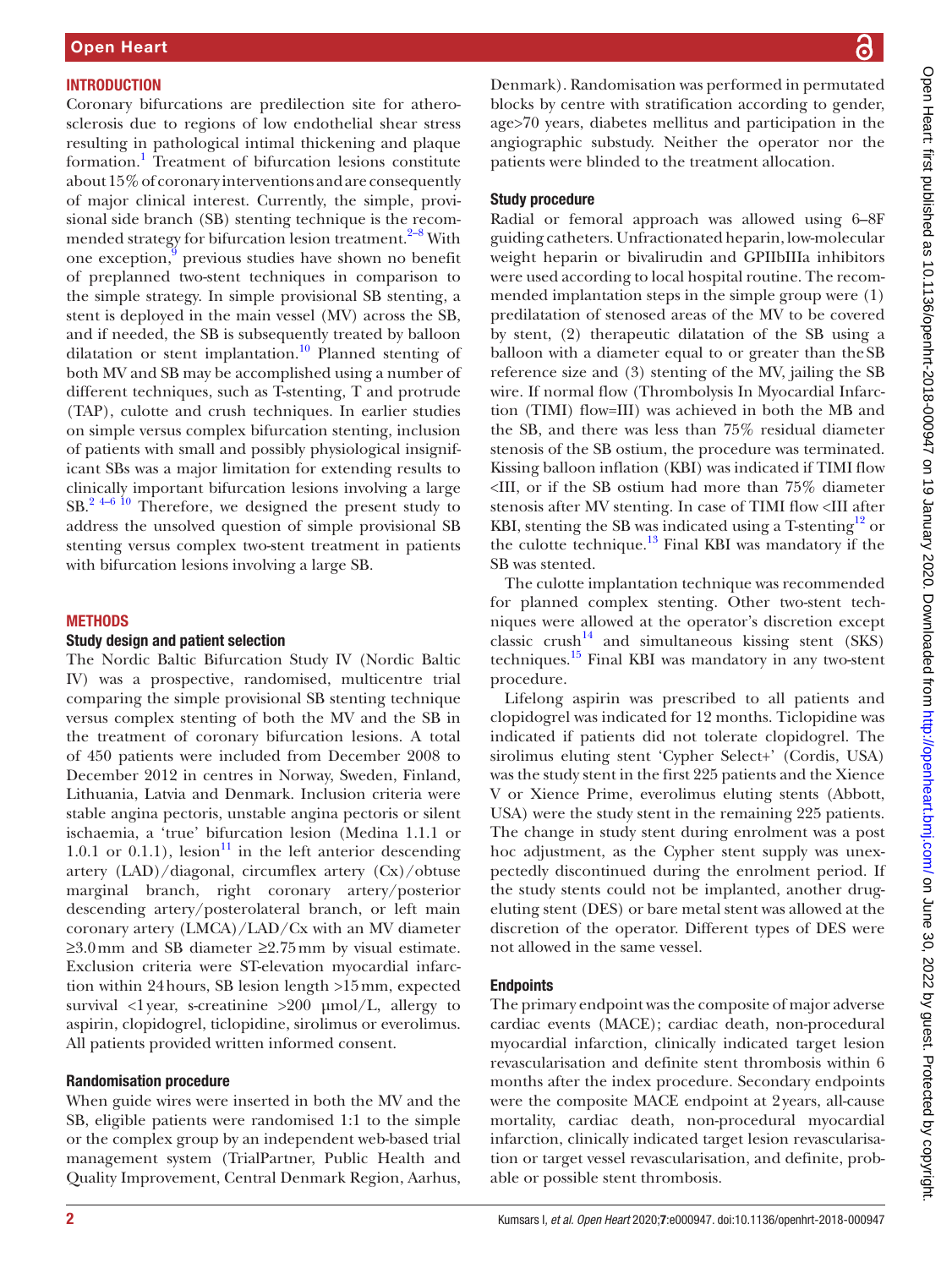#### Endpoint definitions

Cardiac death was defined as death from coronary artery disease including myocardial infarction, sudden death with a possible or definite cardia cause, death from heart failure including cardiogenic shock, and death related to a cardiac procedure within 28 days from the procedure. Cardiac death did not include death due to pulmonary embolism, cerebrovascular attacks or other vascular but non-cardiac events. Non-procedural myocardial infarction required evidence of myocardial necrosis by at least one of the following criteria: (1) detection of a rise and/ or fall of cardiac biomarkers with at least one value above the 99th percentile of the upper reference limit (URL) and evidence of ischaemia in the myocardium documented by either symptoms of ischaemia, ECG changes indicative of acute ischaemia (new ST-T changes, new left bundle branch block (LBBB), new pathological Q waves in the ECG), evidence of new loss of viable myocardium or new cardiac wall motion abnormality. (2) Sudden and unexpected cardiac death with at least one of the following: cardiac arrest, symptoms suggestive of myocardial ischaemia, presumably new ST-segment elevation, or new LBBB, and/or evidence of fresh thrombus by coronary angiography and/or at autopsy. (3) Pathological findings suggestive of acute myocardial infarction.<sup>16</sup> Assessment of procedural cardiac biomarkers was recommended. In patients with normal baseline biomarker values, elevations of cardiac biomarkers (CK-MB) greater than 3×99th percentile URL defined index procedurerelated myocardial infarction. Patients with stable angina pectoris or silent ischaemia were considered to have normal baseline markers if values were not assessed. If cardiac biomarkers were elevated before the procedure and not stable in two samples 6hours apart, the diagnosis of periprocedural myocardial biomarker increase could not be made. If biomarker values were stable or falling, a 20% or more increase of the value in the second sample after the procedure was required. Elevations of CK-MB greater than 3×99th percentile URL and greater than 5×99th percentile URL were assessed independently. Stent thrombosis was classified as definite, probable or possible, and definite stent thrombosis was categorised as acute, subacute, late and very late according to the Academic Research Consortium(ARC) criteria.<sup>17</sup> Target lesion revascularisation was defined as repeat revascularisation by percutaneous coronary intervention (PCI) or coronary artery bypass surgery of the target lesion defined as the stented or balloon-treated segments and their 5 mm margins in all three coronary branches.

#### Quantitative coronary analysis

Coronary angiograms of pre-PCI, post-PCI and 8-month follow-up were analysed by the Core laboratory for interventional coronary imaging, Aarhus University Hospital, Denmark and by Pauls Stradins Clinical University Hospital, Riga, Latvia, using validated software dedicated to segmental bifurcation analysis (QAngioXA 7.3, Medis Medical Imaging, Leiden, The Netherlands). All

included patients had assessment of pre-PCI and post-PCI angiograms and follow-up angiograms were analysed in patients completing the 8-month angiographic follow-up. Analysis principles of the dedicated bifurcation quantitative coronary analysis (QCA) for the Nordic-Baltic bifurcation studies were previously reported.<sup>18</sup> The analysed segments were the proximal MV, distal MV and SB. The bifurcation core segment was analysed in combination with the proximal MV. The three edge segments comprised the 5mm margins to the stented, or balloon treated segments. If the SB was not treated by stent or balloon, the first 5mm of the SB was defined as both the lesion and the edge segment. Binary (re)stenosis was defined as ≥50% diameter stenosis. All analyses were cross-evaluated by the same second observer to ensure consistency in methods between the two core laboratories. The QCA was not blinded due to the evident appearance of simple or complex stenting techniques in the analysed angiograms.

#### Sample size

The sample size estimate for the primary superiority outcome measure of 6-month MACE was based on the limited available evidence at conceptualisation of the study. With expected MACE rates of 10% in the simple group and  $3\%$  in the complex group,  $\alpha=0.05$  and power=0.80, a sample of 194 patients were required in each group (two-sided  $\chi^2$  test). Sample size was initially set to 400 patients in total but was increased during enrolment to 450 patients to accommodate for potential lower than expected event rates and patients lost to follow-up.

#### **Statistics**

Categorical variables are reported as number and percentages and were analysed using the  $\chi^2$  test or Fisher exact test if 2×2 cell values were below five. Continuous variables following a Gaussian distribution were analysed by the independent sample t-test and presented as mean±SD. Non-Gaussian variables were analysed by Mann-Whitney U-test and presented as median and IQR. Rates of the primary endpoint of 6-month MACE and its individual components are presented as risk differences. Two-year outcomes are resented as Kaplan-Meier estimates, HRs and 95% CIs, and were compared by unadjusted Cox regression analysis. The analysis was performed according to the intention-to-treat principle. Patients lost to follow-up were censored at day of withdrawal or last contact. Post hoc subgroup analysis was performed by Cox regression analysis with test for interaction of the subgroup variable and treatment allocation. Results are given as HR and 95% CI and presented by forest plot. Per protocol analysis for 2-year MACE excluded any patient that did not receive an MV stent and patients in the two-stent group without SB stenting. Two-sided p values below 0.05 indicated significance. All analyses were performed using STATA V.12 (STATA Corp, Texas, USA).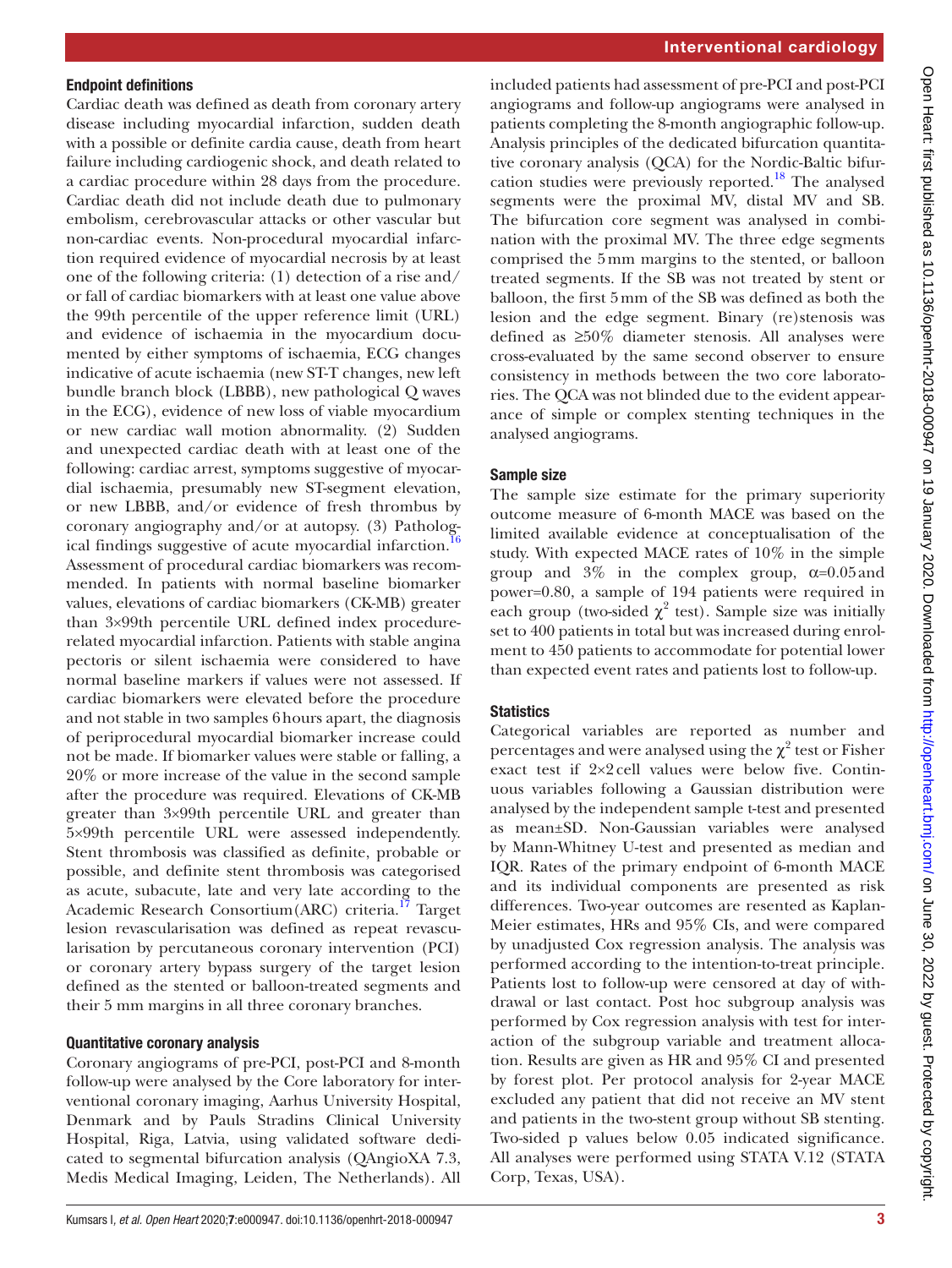

<span id="page-3-0"></span>

#### **RESULTS**

#### Patient and lesion characteristics

A total of 450 patients were assigned to simple stenting  $(n=221)$  or complex stenting  $(n=229)$  [\(figure](#page-3-0) 1). Twoyear follow-up was available in 446 patients. Age was  $64\pm12$  vs  $63\pm11$  years,  $16.3\%$  and  $15.3\%$  had diabetes and 39.1% vs 35.3% had prior coronary artery bypass grafting

<span id="page-3-1"></span>

| Baseline clinical characteristics values are<br>Table 1<br>mean $\pm$ 1 SD or n (%) |                     |                             |              |  |  |  |  |
|-------------------------------------------------------------------------------------|---------------------|-----------------------------|--------------|--|--|--|--|
|                                                                                     | Simple<br>$n = 218$ | <b>Complex</b><br>$n = 228$ | P value      |  |  |  |  |
| Age (years)                                                                         | $64 \pm 12$         | $63 + 11$                   | 0.25         |  |  |  |  |
| <b>Current smoker</b>                                                               | 41 (18.9%)          | 48 (21.1%)                  | 0.56         |  |  |  |  |
| Hypercholesterolaemia                                                               | 178 (82.0%)         | 184 (81.1%)                 | 0.79         |  |  |  |  |
| Hypertension                                                                        | 152 (70.0%)         | 149 (65.6%)                 | 0.32         |  |  |  |  |
| <b>Diabetes mellitus</b>                                                            | 36 (16.5%)          | 35 (15.4%)                  | 0.74         |  |  |  |  |
| Family history                                                                      | 108 (50.5%)         | 107 (47.4%)                 | 0.51         |  |  |  |  |
| <b>Prior PCI</b>                                                                    | 77 (35.5%)          | 76 (33.5%)                  | 0.66         |  |  |  |  |
| Prior CABG                                                                          | 8(3.7%)             | 4 (1.8%)                    | 0.21         |  |  |  |  |
| CCS class $\geq$ angina                                                             | 205 (94.5%)         | 213 (93.8)                  | 0.98         |  |  |  |  |
| Indication                                                                          |                     |                             |              |  |  |  |  |
| Stable angina pectoris                                                              | 188 (86.6%)         | 187 (82.4%)                 | 0.22         |  |  |  |  |
| Unstable angina pectoris 28 (12.9%)                                                 |                     | 38 (16.7)                   | 0.26         |  |  |  |  |
| Silent ischaemia                                                                    | $1(0.5\%)$          | $3(1.3\%)$                  | 0.34         |  |  |  |  |
| Antiplatelet therapy                                                                |                     |                             |              |  |  |  |  |
| <b>Aspirin</b>                                                                      | 217 (100%)          | 227 (100%)                  | $\mathbf{1}$ |  |  |  |  |
| Clopidogrel                                                                         | 216 (99.5)          | 227 (100%)                  | 1            |  |  |  |  |
| GP IIb/IIIa inhibitors                                                              | 62 (28.6)           | 83 (36.9.1)                 | 0.06         |  |  |  |  |
| <b>Bivalirudin</b>                                                                  | 26 (12.0%)          | 33 (14.6%)                  | 0.42         |  |  |  |  |

CCS, Canadian Cardiovascular Society; GP, glycoprotein receptor.

2.5±0.5mm by QCA in simple and complex groups, respectively [\(table](#page-4-0) 2). Mean SB stenosis before treatment by visual estimate was  $74.4\% \pm 14.4\%$  and  $77.1\% \pm 12.1\%$ , p=0.04, and by OCA was  $44.3\% \pm 18.5\%$  and  $47.3\% \pm 17.6\%$ . p=0.95 for simple and complex groups, respectively [\(table](#page-5-0) 3: QCA for angiographic follow-up group results).

or PCI in simple and complex groups, respectively [\(table](#page-3-1) 1). The predominant lesion location was LAD and diagonal (74.1% vs 76.7%). Reference diameter by visual estimate of the MV was 3.5±0.4 mm and 3.4±0.3 mm  $(p=0.02)$ , and the SB reference diameter was  $2.9\pm0.2$  mm and 2.9±0.2mm by visual estimate and 2.4±0.5mm and

## Procedural results

In the simple group, any SB balloon treatment was performed in 78.4% of cases and the SB was stented in 3.7% of cases. In the complex group, the techniques were culotte (65.6%), mini crush (21.5%), T-stenting (7.1%) or other (5.8%). The SB was stented in 96% and 91% had KBI. Reported causes for not stenting the SB in attempted two-stent techniques included (1) not able to pass balloon into the SB, and (2) not able to pass stents into the SB. Residual binary SB stenosis after treatment was 28.0% in the simple group and  $2.7\%$  (p<0.0001) in the complex group. Periprocedural biomarker release was assessable in 182 (83%) and 187 (82%) patients in the simple and complex stenting groups. The biomarkers were increased in 7.7% vs 9.6% (p=0.51) for CK-MB greater than 3×99th percentile URL and  $5.0\%$  vs  $3.7\%$  (p=0.57) for CK-MB greater than 5×99th percentile URL in the groups of simple and complex stenting, respectively.

#### **Outcomes**

The primary endpoint of MACE at 6months was 5.5% vs 2.2% (RD 3.2%, 95%CI −0.2 to 6.8, p=0.07) and at 2years 12.9% vs 8.4% (HR 0.63, 95%CI 0.35 to 1.15,  $p=0.12$ ) after simple versus complex treatment [\(figure](#page-6-0) 2). Individual endpoints at 6months and 2years are shown in [figure](#page-7-0) 3 and [table](#page-8-0) 4. Per protocol analysis for 2-year MACE was 12.9% in 218 vs 8.7% in 219 patients (p=0.16). Angina pectoris by Canadian Cardiovascular Society score ≥II at 2-year follow-up was 3.9% in the simple group and 4.1% in the complex group (RD −0.2%, 95%CI −4.0 to 3.4, p=0.89). In the subgroup treated by first generation DES, the rate of 2-year MACE rate was 12.9% vs 10.3% (HR 0.77, 95%CI 0.36 to 1.67, p=0.51) and after treatment by newer generation DES MACE was 12.0% vs 5.6% (HR 0.45, 95%CI 0.17 to 1.17, p=0.10) after simple versus complex treatment ([figure](#page-6-0) 2). Other subgroup results are presented in [figure](#page-9-0) 4. Eight-month angiographic follow-up was completed in 307 patients assigned to simple (n=153) or complex stenting (n=154). After the index procedure, SB binary residual stenosis was 28.0% vs 2.7% (p<0.001). After 8months, the binary (re)stenosis rate was  $1.3\%$  vs  $0.7\%$  (p=0.56) in the proximal MV,  $1.3\%$ vs 1.3% (p=0.99) in the distal MV and 20.3% vs 5.2% (p<0.001) in the SB after simple versus complex stenting, respectively.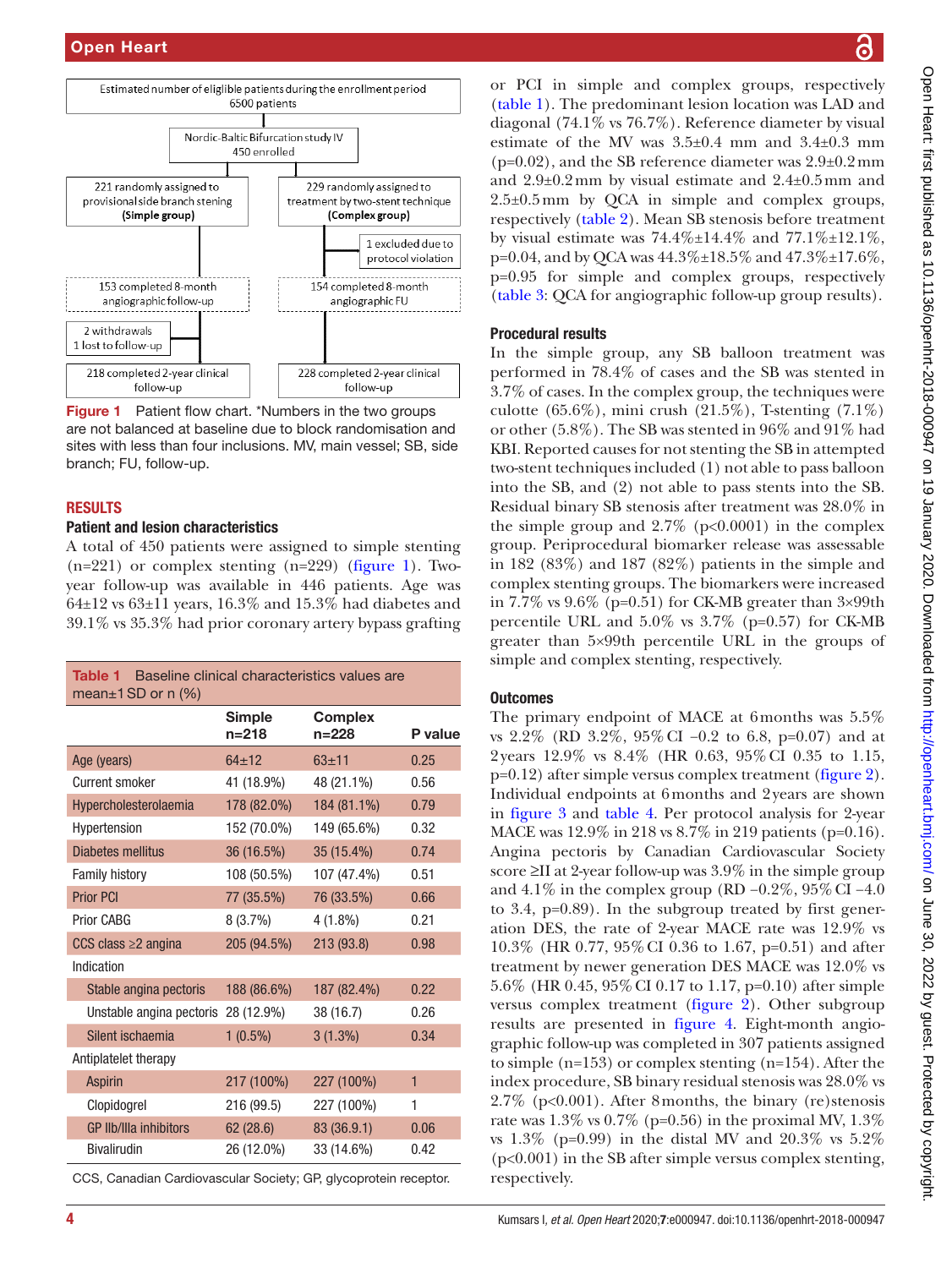<span id="page-4-0"></span>

| Table 2 Lesion and procedural characteristics                |                 |                 |                          |
|--------------------------------------------------------------|-----------------|-----------------|--------------------------|
|                                                              | Simple n=218    | Complex n=228   | P value                  |
| LVEF $(% )$                                                  | $57\pm6$        | $56 + 7$        | 0.10                     |
| <b>Lesion location</b>                                       |                 |                 |                          |
| Left anterior descending artery                              | 161 (74.2%)     | 174 (76.7%)     | 0.55                     |
| Circumflex artery                                            | 36 (16.6%)      | 40 (17.6%)      | 0.77                     |
| <b>Right coronary artery</b>                                 | 14 (6.5%)       | $9(4.0\%)$      | 0.24                     |
| Left main stem                                               | 6(2.77%)        | $3(1.3\%)$      | 0.28                     |
| Calcification visible by angiography                         | 105 (48.4%)     | 99 (43.6%)      | 0.31                     |
| Proximal tortuosity                                          | $6(2.8\%)$      | 16 (7.0%)       | 0.04                     |
| Angulation less than 70 degrees                              | 107 (49.3%)     | 111 (48.9%)     | 0.93                     |
| Mean lesion length*, mm                                      |                 |                 |                          |
| <b>Main vessel</b>                                           | $20.8 + 9.9$    | $19.5 + 8.9$    | 0.15                     |
| Side branch                                                  | $6.4 + 4.1$     | $7.7 + 4.9$     | < 0.0001                 |
| Proximal reference diameter*, mm                             |                 |                 |                          |
| Main vessel                                                  | $3.5 \pm 0.4$   | $3.4 \pm 0.3$   | 0.02                     |
| Side branch                                                  | $2.9 + 0.2$     | $2.9 + 0.2$     | 0.16                     |
| Side branch predilated                                       | 140 (64.2%)     | 177 (78.0%)     | $\overline{\phantom{0}}$ |
| Main vessel stented                                          | 238 (99.6)      | 238 (100)       | 1.00                     |
| Side branch stented                                          | 8(3.7%)         | 219 (96.5%)     | $\equiv$                 |
| Length of stented main vessel segment*, mm                   | $25.0 \pm 9.5$  | $24.3 + 9.6$    | 0.34                     |
| Length of stented side branch segment*, mm                   | 13([8:15)       | 9(6:13)         | $\overline{\phantom{0}}$ |
| Side branch predilatation or final kissing balloon inflation | 171 (78.4%)     | ÷,              | -                        |
| Final kissing balloon inflation                              | 79 (36.1%)      | 208 (91.2%)     | $\overline{\phantom{0}}$ |
| Treatment successfult                                        | 212 (97.7%)     | 226 (98.7%)     | 0.14                     |
| Procedure time, min                                          | $41.8 \pm 33.2$ | $67.9 \pm 27.6$ | < 0.0001                 |
| Fluoroscopy time, min                                        | $13.9 \pm 8.8$  | $22.8 \pm 12.8$ | < 0.0001                 |
| Contrast volume, mL                                          | $187 + 81$      | $231 + 86$      | < 0.0001                 |

Values are mean±1SD or n (%).

\*By visual estimate.

†Residual stenosis <30%, of main vessel and Thrombolysis InMyocardial Infarction (TIMI) III flow in side branch.

FKBI, final kissing balloon inflation; LVEF, left ventricular ejection fraction.

#### **DISCUSSION**

#### Main findings

In the randomised Nordic-Baltic Bifurcation Study IV, treatment of bifurcation lesions involving a large SB resulted in 6-month MACE of 5.5% vs 2.2% and 2-year MACE of 13.2% vs 8.3%, both statistically non-significant, after treatment by the simple provisional SB stenting technique or planned two-stent techniques, respectively. Two-stent procedures were associated with less angiographic SB stenosis at 8-month follow-up but procedure time, fluoroscopy time, use of contrast and use of stents were all increased in the two-stent group.

#### One or two stents for bifurcations

The study addresses one of the main questions in coronary bifurcation treatment; routine stenting of both MV and SB or stenting of the MV only with optional SB treatment if reduced flow or a severe stenosis is detected after MV stent implantation. Earlier randomised clinical trials on simple

Kumsars I*, et al. Open Heart* 2020;7:e000947. doi:10.1136/openhrt-2018-000947 5

versus complex bifurcation stenting, with the exception of the DKCRUSH-II study,<sup>[9](#page-11-0)</sup> were in favour of the simple one-stent strategy. $4-719$  In the BBC ONE study, there were more myocardial infarctions at 9months in the two-stent group (3.6% vs 11.2%; p=0.001) driven by periprocedural biomarker elevation.<sup>2</sup> In the 5-year follow-up in the Nordic-Baltic Bifurcation Study I, there was no statistically significant difference in MACE after simple versus complex strategies  $(15.8\% \text{ vs } 21.8\%; \text{p=0.12})$  but an indication of more favourable long-term results after simple stenting using first generation DES.<sup>[3](#page-10-3)</sup> In the DKCRUSH-II study, the double kissing crush two-stent technique reduced new revascularisations as compared with optional SB stenting at 5 years[.20](#page-11-10) However, in that study, the difference between the study groups was possibly influenced by a study-related angiographic follow-up, and the 1-year event rates in the two-stent group were numerically higher than in the onestent group of Nordic-Baltic I and IV.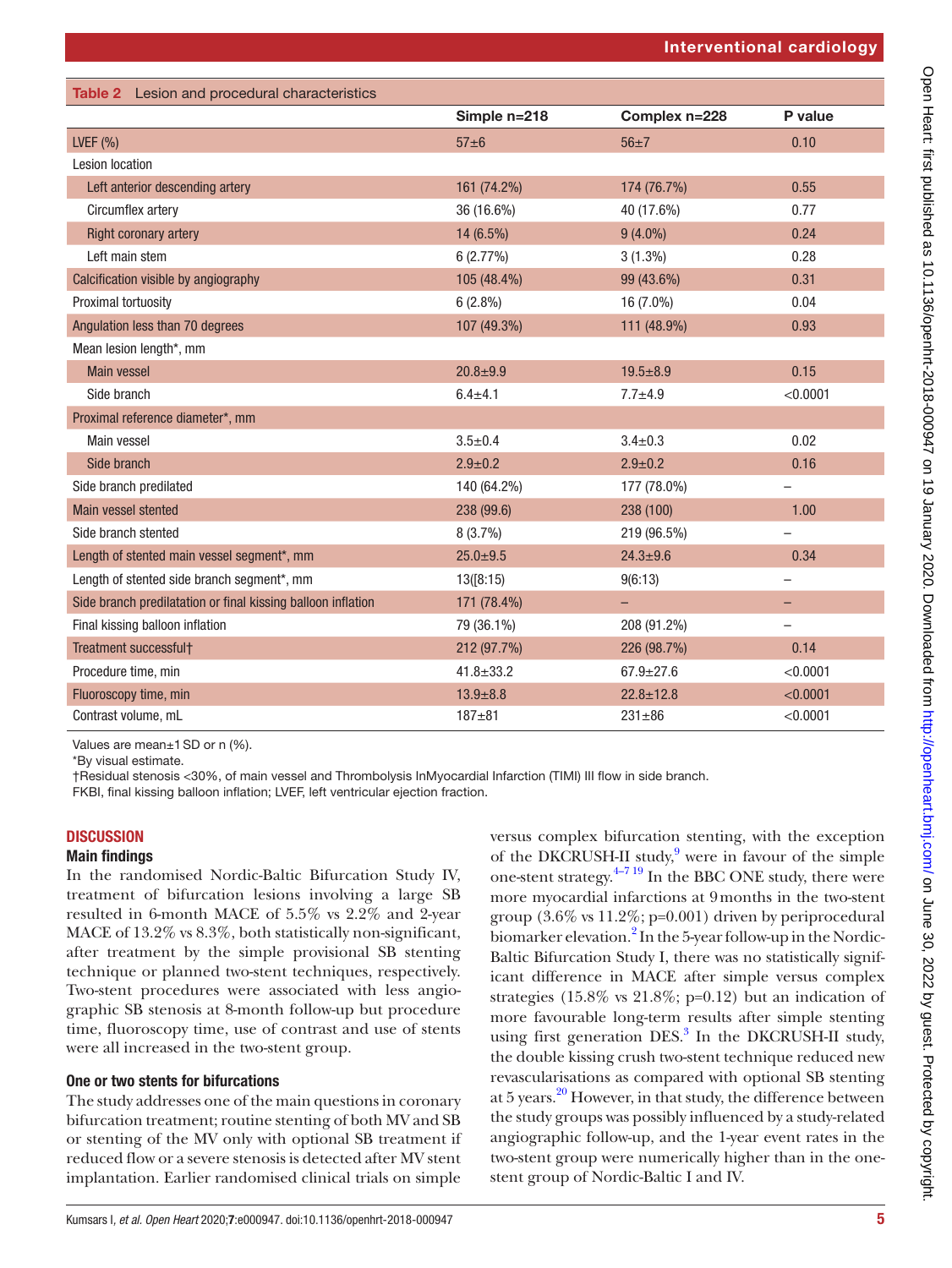| randomised to simple versus complex coronary bifurcation stenting |                               |                             |         |                            |                             |         |                            |                             |         |
|-------------------------------------------------------------------|-------------------------------|-----------------------------|---------|----------------------------|-----------------------------|---------|----------------------------|-----------------------------|---------|
|                                                                   | <b>Proximal main vessel</b>   |                             |         | Distal main vessel         |                             |         | Side branch                |                             |         |
| Segment                                                           | <b>Simple</b><br>$n = 153$    | <b>Complex</b><br>$n = 154$ | P value | <b>Simple</b><br>$n = 153$ | <b>Complex</b><br>$n = 154$ | P value | <b>Simple</b><br>$n = 153$ | <b>Complex</b><br>$n = 154$ | P value |
| In-stent minimal luminal diameter, mm                             |                               |                             |         |                            |                             |         |                            |                             |         |
| Pre-PCI                                                           | $1.29 \pm 0.55$               | $1.41 \pm 0.60$             | 0.96    | $1.43 \pm 0.55$            | $1.43 \pm 0.58$             | 0.51    | $1.43 \pm 0.69$            | $1.21 \pm 0.46$             | 0.0008  |
| Post-PCI                                                          | $3.05 \pm 1.46$               | $2.84 \pm 1.48$             | 0.11    | $2.45 \pm 0.42$            | $2.51 \pm 0.41$             | 0.89    | $1.59 \pm 0.65$            | $2.10 \pm 0.37$             | < 0.001 |
| Follow-up                                                         | $2.76 \pm 0.54$               | $2.65 \pm 0.56$             | 0.06    | $2.48 \pm 0.49$            | $2.42 \pm 0.53$             | 0.30    | $1.77 + 0.70$              | $2.07 \pm 0.51$             | < 0.001 |
|                                                                   | Reference diameter, mm        |                             |         |                            |                             |         |                            |                             |         |
| <b>Baseline</b>                                                   | $3.13 \pm 0.47$               | $3.20 \pm 0.57$             | 0.86    | $2.57 \pm 0.46$            | $2.61 \pm 0.54$             | 0.74    | $2.33 \pm 0.49$            | $2.40 \pm 0.49$             | 0.59    |
|                                                                   | In-stent diameter stenosis, % |                             |         |                            |                             |         |                            |                             |         |
| Pre-PCI                                                           | $59 + 16$                     | $57 + 17$                   | 0.17    | $40+20$                    | $43 + 22$                   | 0.25    | $43 + 18$                  | $49+17$                     | 0.99    |
| Post-PCI                                                          | $11\pm9$                      | $8\pm7$                     | 0.005   | $11\pm9$                   | $11\pm9$                    | 0.49    | $36 + 19$                  | $17 + 11$                   | < 0.001 |
| Follow-up                                                         | $12 + 11$                     | $10\pm8$                    | 0.01    | $12+10$                    | $15 + 12$                   | 0.97    | $32 + 20$                  | $21 \pm 17$                 | < 0.001 |
| In-stent late lumen loss, mm                                      |                               |                             |         |                            |                             |         |                            |                             |         |
|                                                                   | $0.27 + 1.48$                 | $0.08 + 1.52$               | 0.14    | $-0.10+0.45$               | $-0.03 \pm 0.47$            | 0.89    | $-0.20+0.66$               | $0.03 \pm 0.52$             | 0.99    |
| In-segment binary restenosis, $n$ $\left(\% \right)$              |                               |                             |         |                            |                             |         |                            |                             |         |
| Follow-up                                                         | 2(1.3)                        | 1(0.7)                      | 0.56    | 2(1.3)                     | 2(1.3)                      | 0.99    | 31(20.3)                   | 8(5.2)                      | < 0.001 |

<span id="page-5-0"></span>Table 3 Quantitative coronary angiography at baseline and at 8-month angiographic follow-up in a subgroup of patients

Binary restenosis: ≥50% diameter stenosis at 8-month follow-up.

Fisher's exact test,  $\chi^2$  test or independent samples t-test were used.

\*In-stent segments included the stented areas of the main vessel and or the first 5mm of the side branch.

Compared with earlier studies, Nordic-Baltic IV was the first randomised study comparing one-stent versus two-stent strategies in bifurcations involving large SB (≥2.75mm) with angiographic significant disease. Although our MACE rate was higher in the simple group (12.8%) compared with the complex group (8.3%), mostly driven by a statistically insignificant difference in target lesion revascularisation  $(9.2\% \text{ vs } 6.1\%, \text{p=0.23})$ , we failed to document a significant advantage in the use of complex two-stent techniques. However, the numerically lower MACE rates do suggest that two-stent procedures were at least safe in the treatment of patients with significant SB disease.

#### Two-stent techniques

Our good results using two-stent techniques are in line with the DK-CRUSH II results. $20$  Still, the double kissing crush technique applied in the DK-CRUSH study series was later found to be superior to culotte stenting in patients with unprotected LMCA disease by the same group of investigators<sup>21</sup> leading to the recent ESC recommendation of the double kissing crush technique for the treatment of Medina Class 1.1.1 distal LMCA bifurcation lesions[.22](#page-11-12) In Nordic-Baltic IV, applying predominantly the culotte and mini-crush techniques, the success rate of KBI was 92%, whereas the success rate of KBI using the double kissing crush technique was 96%–100% in the DK-CRUSH study series.<sup>8</sup>  $17-\frac{19}{19}$  KBI in culotte was successful in 96 of 97 cases in the 200 pts EBC TWO trial but still yielded similar outcome compared with provisional T stenting for large bifurcations. $20$  We do not know

if the relatively favourable results in the two-stent group of Nordic-Baltic IV might have been further improved using the double kissing crush technique.

#### One-stent technique

In the provisional SB stenting group, the strict cross-over criteria resulted in SB stenting in only 3.7% of cases. The numerically increased rate of target lesion revascularisation suggests that some SBs might have been undertreated by relying solely on visual assessed diameter stenosis and reduction in TIMI flow for SB stenting. Large SBs may supply a larger territory and the increased rate of angiographic SB restenosis after simple stenting may indicate a clinical relevant difference between the two strategies. We were not able to demonstrate a significant difference for longer SB lesions >5mm likely due to the small subsample. Still, the numerical difference (16.5% vs 9.6%) could indicate that longer lesions more often require SB stenting which would be in line with other reports.[23 24](#page-11-14) Previous studies on simple versus complex stenting documented a large variation, from 2% to 31%, in SB stenting using the simple optional SB stenting technique. $2^{69}$  10  $25$  Currently, the generally accepted criteria for SB intervention in coronary bifurcations are based on angiographic indication of reduced flow, stenosis severity  $>75\%$  DS, and SB stenosis length  $>5$  mm,<sup>26</sup> but physiological measurements such as fractional flow reserve assess-ment<sup>27</sup> or use of intravascular ultrasound<sup>[28](#page-11-17)</sup> and optical coherence tomography<sup>29</sup> imaging techniques might improve our angiography-based decisions on indication for SB revascularisation.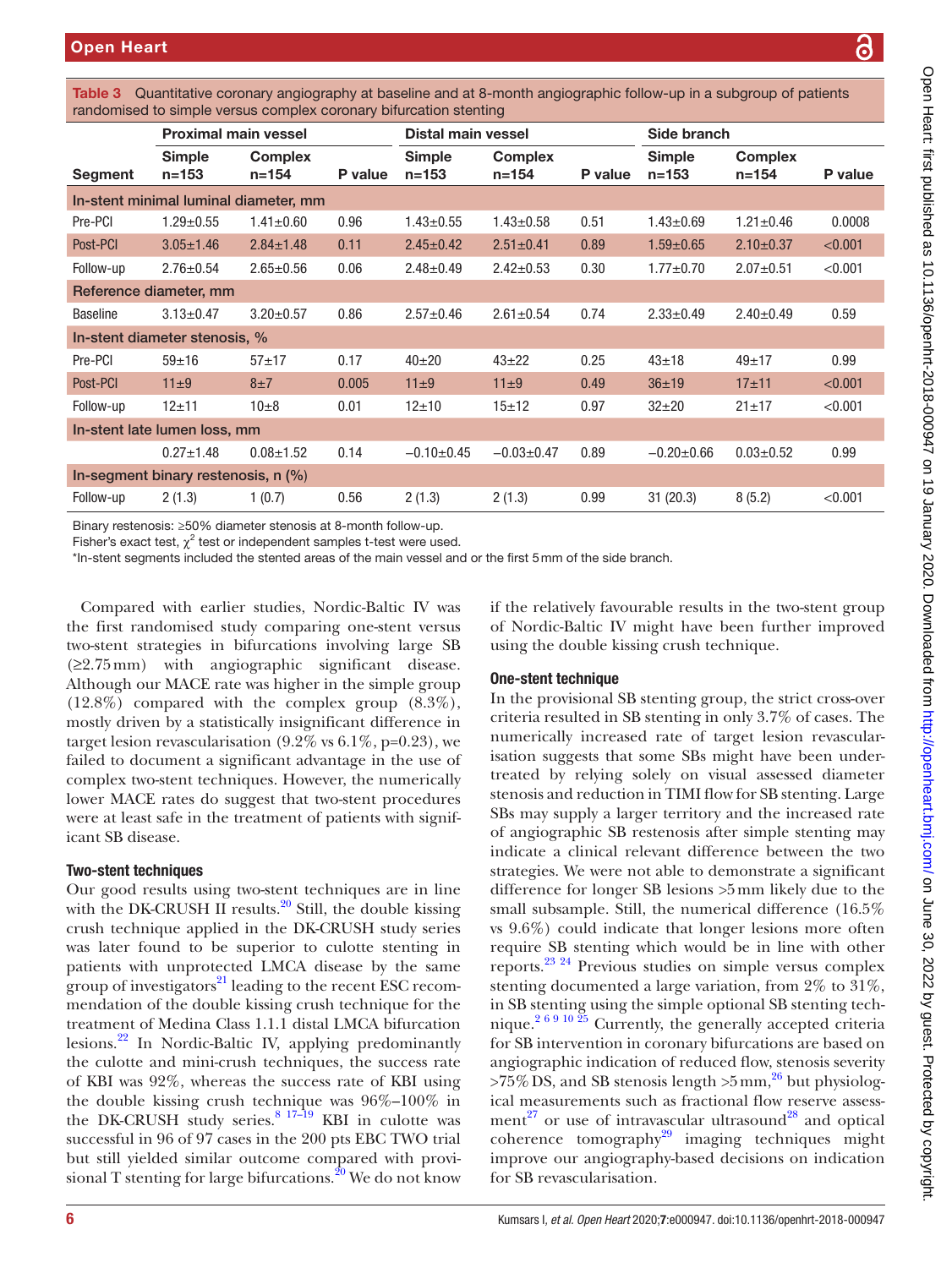

<span id="page-6-0"></span>Figure 2 Kaplan-Meier curve for major adverse cardiac events (MACE). Clinical event curves showing MACE rates until 2years.

In Nordic-Baltic IV, it was recommended to perform a 'therapeutic predilation' of the SB with a balloon sized according to the SB reference diameter. Pan *et al* demonstrated that a similar strategy reduced both the rate of SB TIMI flow <III and the need for subsequent KBI and the SB predilation did not impair SB rewiring. $30$  The SB predilation rate in Nordic-Baltic IV was 64%, and the total rate of SB balloon dilatation was 78%, leaving 22% in the simple one-stent group without any SB treatment. This lack of SB intervention might indicate a suboptimal treatment, although it is unknown if the SB in these patients was left with a functionally significant stenosis.

In Nordic-Baltic IV, the mean lesion length in the SB was  $5.5\,\mathrm{mm}$  compared with  $10\,\mathrm{mm}$  in the BBK study<sup>[4](#page-10-2)</sup> and 15mm in the DKCRUSH II study. [20](#page-11-10) The longer SB lesions likely contributed to the higher rate of cross over to SB

stenting in the simple groups in these studies of 19% and 28%, respectively. The authors of the present study believe that it makes little sense to randomise patients with long significant lesions in a large SB, in one-stent versus two-stent technique studies as such SB lesions may require stenting in any case.

The study was initiated before introduction and recommendation of the proximal optimisation technique (POT)<sup>31</sup> to improve proximal stent apposition and facilitate wiring of a  $\overline{SB}$  jailed by a stent.<sup>26</sup> Despite the potential advantages of this additional procedural step, $32-34$  the clinical importance has yet to be fully determined $35$  and optimal execution clarified. $36$  It is therefore uncertain to which extent the lack of systematic postdilatation of the proximal segment negatively impacted our results, and if POT has different effects in simple and complex techniques.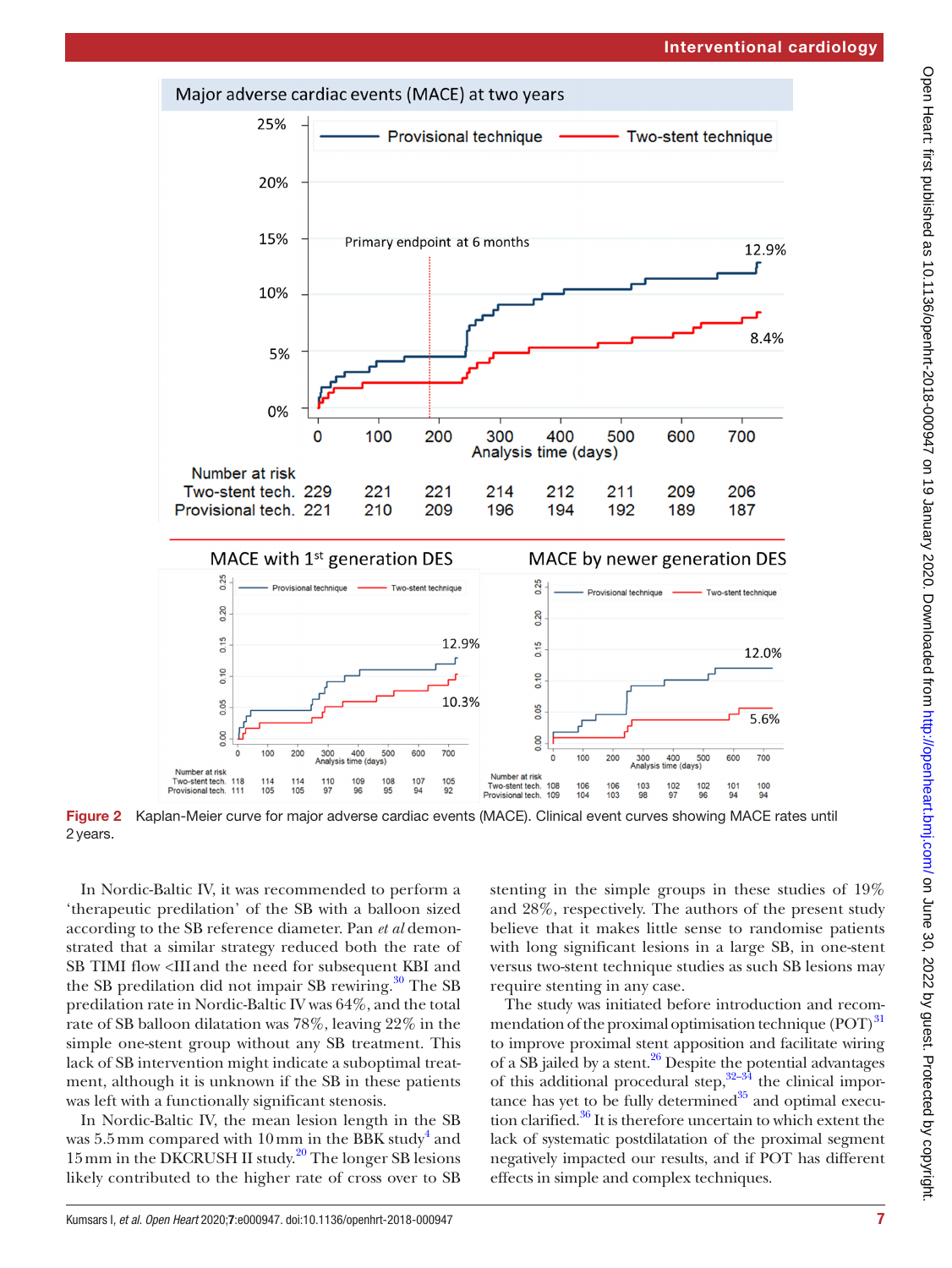

<span id="page-7-0"></span>Figure 3 Kaplan-Meier curves for clinical endpoints. Clinical event curves for cardiac death, non-procedural myocardial infarction and target lesion revascularisation until 2years.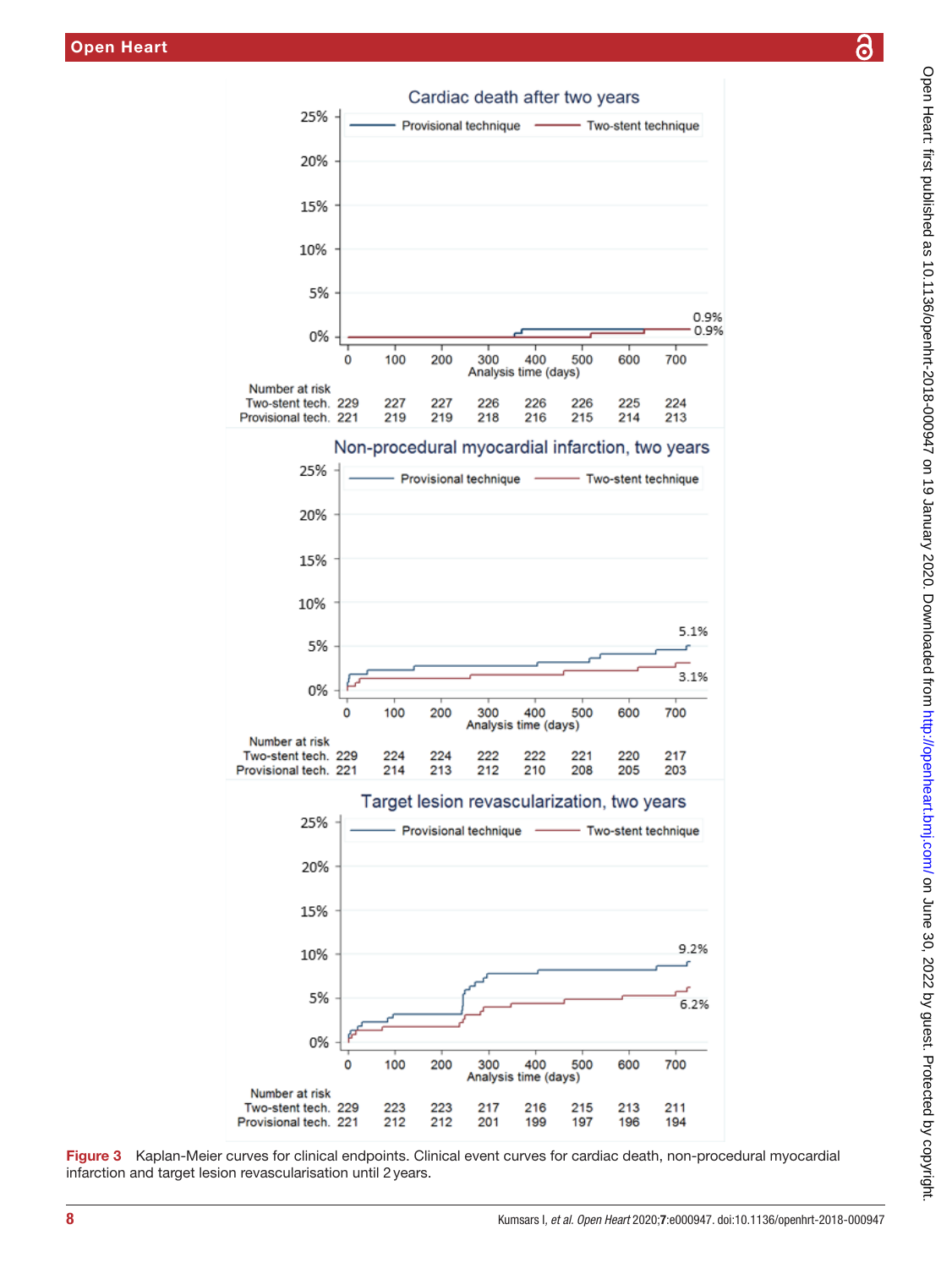<span id="page-8-0"></span>

| The individual components of MACE and clinical outcomes at 24 months<br>Table 4 |                                                        |                                      |                                    |                          |  |  |  |
|---------------------------------------------------------------------------------|--------------------------------------------------------|--------------------------------------|------------------------------------|--------------------------|--|--|--|
|                                                                                 | <b>Provisional side</b><br>branch stenting<br>(Simple) | Two-stent technique<br>(Complex)     | <b>Risk difference</b><br>(95% CI) | P value                  |  |  |  |
| Events at 6 months                                                              | Follow-up in 220<br>patients                           | Follow-up in 228<br>patients         |                                    |                          |  |  |  |
| <b>MACE</b>                                                                     | 12 (5.5%)                                              | $5(2.2\%)$                           | $3.2\% (-0.2 \text{ to } 6.8)$     | 0.07                     |  |  |  |
| All-cause mortality                                                             | $0(0\%)$                                               | $1(0.4\%)$                           | $-0.4\%$ (-1.3 to 0.4)             | 0.33                     |  |  |  |
| Cardiac mortality                                                               | $0(0\%)$                                               | $0(0\%)$                             | $0.0\%$ (0.0 to 0.0)               | 1.00                     |  |  |  |
| Myocardial infarction*                                                          | 6(2.7%)                                                | $3(1.3\%)$                           | 1.4% $(-1.2 \text{ to } 4.0)$      | 0.29                     |  |  |  |
| Target-lesion revascularisation                                                 | $9(4.1\%)$                                             | $4(1.8\%)$                           | $2.3\% (-0.8 \text{ to } 5.5)$     | 0.14                     |  |  |  |
| Target-vessel revascularisation                                                 | 10 (4.6%)                                              | $4(1.8\%)$                           | 2.8% $(-0.4 \text{ to } 6.0)$      | 0.11                     |  |  |  |
| Definite stent thrombosis                                                       | $2(0.9\%)$                                             | $2(0.9\%)$                           | $0.0\% (-1.7 \text{ to } 1.8)$     | 0.97                     |  |  |  |
| Events at 24 months†                                                            | Follow-up in 218<br>patients                           | Follow-up in 228<br>patients         | <b>HR (95% CI)</b>                 | P value                  |  |  |  |
| <b>MACE</b>                                                                     | 12.9% (28)                                             | 8.4% (19)                            | $0.63$ (0.35 to 1.13)              | 0.12                     |  |  |  |
| All-cause mortality                                                             | $2.3\%$ (5)                                            | $2.2\%$ (5)<br>$0.94$ (0.28 to 3.31) |                                    | 0.94                     |  |  |  |
| Cardiac mortality                                                               | $0.9\%$ (2)                                            | $0.9\%$ (2)<br>0.96(0.13 to 6.8)     |                                    | 0.96                     |  |  |  |
| Myocardial infarction*                                                          | $5.1\%$ (11)                                           | $3.1\%$ (7)                          | $0.60$ (0.23 to 1.55)              | 0.30                     |  |  |  |
| Target-lesion revascularisation                                                 | $9.2\%$ (20)                                           | $6.2\%$ (14)                         | $0.66$ (0.33 to 1.30)              | 0.23                     |  |  |  |
| Target-vessel revascularisation                                                 | 10.5% (23)                                             | $6.6\%$ (15)                         | $0.61$ (0.32 to 1.17)              | 0.13                     |  |  |  |
|                                                                                 |                                                        |                                      | Risk difference (95% CI)           |                          |  |  |  |
| CCS class $\geq$ 2 angina $\ddagger$                                            | 8 (3.9%)                                               | $9(4.1\%)$                           | $-0.2\%$ (-4.0 to 3.4)             | 0.89                     |  |  |  |
| Stent thrombosis <sup>±</sup>                                                   |                                                        |                                      |                                    |                          |  |  |  |
| Definite, any (0-2 years)                                                       | $3(1.4\%)$                                             | 3(1.3%)                              | $0.1\% (-2.0 \text{ to } 2.2)$     | 0.96                     |  |  |  |
| Definite, acute (0-1 day)                                                       | $1(0.5\%)$                                             | $1(0.4\%)$                           | $0.0\% (-1.2 \text{ to } 1.3)$     | 0.98                     |  |  |  |
| Definite, subacute (2-30 days)                                                  | $1(0.5\%)$                                             | $1(0.4\%)$                           | $0.0\%$ (-1.2 to 1.3)              | 0.98                     |  |  |  |
| Definite, late (1-12 months)                                                    | $0(0.0\%)$                                             | $0(0.0\%)$                           | $0.0\%$ (0.0 to 0.0)               | $\overline{\phantom{0}}$ |  |  |  |
| Definite, very late (12-24<br>months)                                           | $1(0.5\%)$                                             | $1(0.4\%)$                           | $0.0\% (-1.2 \text{ to } 1.3)$     | 0.98                     |  |  |  |
| Definite or probable, any (0-2<br>years)                                        | $4(1.8\%)$                                             | $3(1.3\%)$                           | $0.5\%$ (-1.7 to 2.8)              | 0.66                     |  |  |  |
| Definite, prob. or poss., any<br>$(0-2 \text{ years})$                          | $6(2.8\%)$                                             | $5(2.2\%)$                           | $0.6\%$ (-2.3 to 3.4)              | 0.70                     |  |  |  |

\*Non-procedure related. Values are n (%).

†Twenty-fourmonth results are given as Kaplan-Meier estimates and (n).

‡Results are given as n (%), risk difference and 95% CI.

MACE, major adverse cardiac events .

## Procedural complexity

The provisional stenting approach was performed using less contrast and less radiation in shorter procedures, as in previous studies. $61025$  These procedural characteristics of the simple one-stent technique may be of considerable importance in selecting strategy, especially in high-risk and frail elderly patients. At the same time, the presented 2-year results by the two strategies do not contradict the choice of a two-stent strategy in selected cases with functional significant SB stenosis or in case of high risk of SB compromise, difficult SB access or anticipated difficult access after MV stent implantation.

# Duration of dual antiplatelet therapy

The recommended duration of dual antiplatelet therapy (DAPT) was 12 months in Nordic-Baltic IV independent of treatment indication and complexity of treatment. The present ESC recommendation is 6 months DAPT after PCI indicated by stable angina pectoris with the provision that prolonged DAPT may be considered after complex PCI including two-stent bifurcation treatment.<sup>[37](#page-11-24)</sup> We cannot rule out a minor positive effect on outcomes for the two-stent group compared with patients treated with one-stent techniques at the expense of increased bleeding risk in both groups. $38$  Our results, however,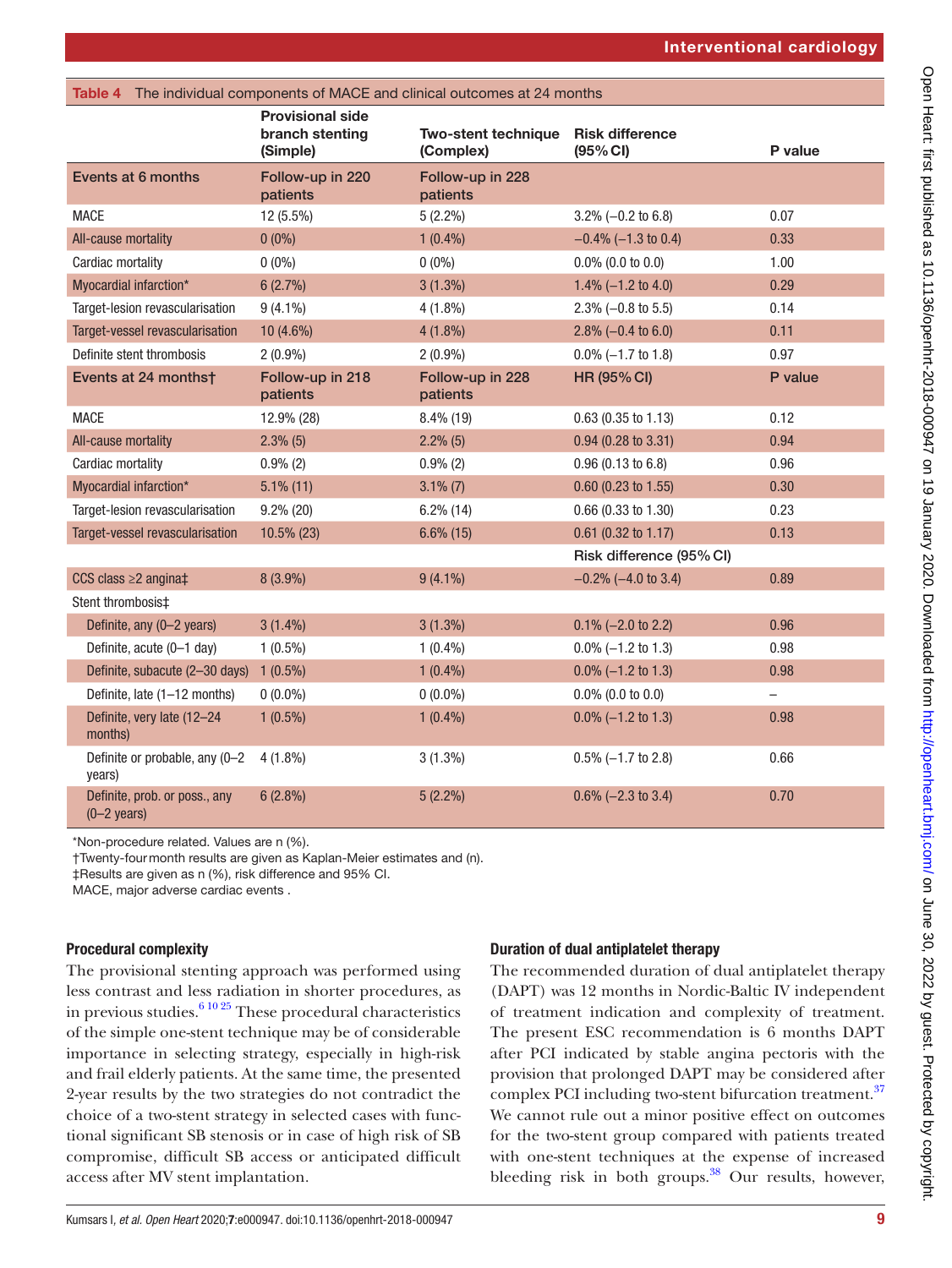Simple provisional stanting

|                         | Sumple provisional stemmig          |                  | TWO-Sterit technique                |                  |                    |                             |                       |         |                            |
|-------------------------|-------------------------------------|------------------|-------------------------------------|------------------|--------------------|-----------------------------|-----------------------|---------|----------------------------|
| Subgroup                | <b>Events/total patients</b><br>no. | Event rate*<br>% | <b>Events/total patients</b><br>no. | Event rate*<br>% |                    |                             | Hazard ratio (95% CI) | P-value | P-value for<br>interaction |
| All patients            | 28/221                              | 12.8             | 19/229                              | $8.4\,$          |                    |                             | $0.63(0.35-1.13)$     | 0.12    |                            |
| Age (median cutoff)     |                                     |                  |                                     |                  |                    |                             |                       |         | 0.67                       |
| $<$ 65 yr               | 14/109                              | 13.1             | 10/107                              | 9.4              |                    |                             | $0.72$ (0.32-1.61),   | 0.42    |                            |
| $\geq 65$ yr            | 14/112                              | 12.6             | 9/122                               | 7.6              |                    |                             | $0.56(0.24-1.29)$     | 0.17    |                            |
| Gender                  |                                     |                  |                                     |                  |                    |                             |                       |         | 0.43                       |
| Male                    | 20/165                              | 12.4             | 16/179                              | 9.1              |                    |                             | $0.72(0.37-1.39)$     | 0.33    |                            |
| Female                  | 8/56                                | 14.3             | 3/50                                | 6.2              |                    |                             | $0.39(0.10-1.46)$     | 0.16    |                            |
| Diabetes                |                                     |                  |                                     |                  |                    |                             |                       |         | '0.53                      |
| Yes                     | 3/36                                | 8.5              | 3/35                                | 9.0              |                    |                             | 1.00 (0.20-4.95)      | 1.00    |                            |
| No                      | 25/185                              | 13.7             | 16/194                              | 8.4              |                    |                             | $0.59(0.31-1.10)$     | 0.58    |                            |
| <b>Bifucation angle</b> |                                     |                  |                                     |                  |                    |                             |                       |         | 0.09                       |
| < 70 degrees            | 19/108                              | 17.8             | 9/111                               | 8.2              |                    |                             | $0.43(0.19-0.94)$     | 0.03    |                            |
| > 70 degrees            | 8/112                               | $7.3$            | 10/116                              | $8.3\,$          |                    |                             | $1.21(0.48-3.05)$     | 0.69    |                            |
| Calcified lesion        |                                     |                  |                                     |                  |                    |                             |                       |         | 0.10                       |
| Yes                     | 9/106                               | 8.7              | 10/99                               | 10.2             |                    |                             | $1.17(0.47 - 2.87)$   | 0.74    |                            |
| No                      | 18/114                              | 16.0             | 9/128                               | $7.1\,$          |                    |                             | $0.42(0.19-0.94)$     | 0.04    |                            |
| SB lesion length        |                                     |                  |                                     |                  |                    |                             |                       |         | 0.73                       |
| $\leq 5$ mm             | 12/131                              | 9.3              | 6/97                                | 6.3              |                    |                             | $0.66(0.25-1.75)$     | 0.40    |                            |
| $> 5$ mm                | 13/80                               | 16.5             | 12/128                              | 9.6              |                    |                             | $0.53(0.24-1.17)$     | 0.12    |                            |
| SB DS% pre PCI          |                                     |                  |                                     |                  |                    |                             |                       |         | 0.85                       |
| 275%                    | 14/131                              | 10.8             | 11/156                              | 7.1              |                    |                             | $0.63(0.29-1.40)$     | 0.26    |                            |
| <75%                    | 12/88                               | 13.8             | 7/70                                | 10.1             |                    |                             | $0.71(0.28-1.80)$     | 0.47    |                            |
| Drug eluting stent      |                                     |                  |                                     |                  |                    |                             |                       |         | 0.50                       |
| 1st generation          | 14/111                              | 12.9             | 12/118                              | 10.3             |                    |                             | $0.77(0.36 - 1.67)$   | 0.51    |                            |
| Newer generation        | 13/109                              | 12.0             | 6/108                               | 5.6              |                    |                             | $0.45(0.17-1.17)$     | 0.10    |                            |
|                         |                                     |                  |                                     |                  | ← Two-stent better | Simple better $\rightarrow$ |                       |         |                            |

Two stant tooppique

<span id="page-9-0"></span>Figure 4 Subgroup analyses of the primary composite endpoint. Event rates are Kaplan-Meier estimates by time-to-event of the composite endpoint for major adverse cardiovascular events (MACE). The likelihood of interaction of the subgroup variable and allocated treatment is given by the p value for interaction. SB, side branch; DS%, diameter stenosis in %. Angiographic parameters are by visual estimation.

indicate that such potential positive effect for two-stent techniques may be countered by using first generation DES in half of the patients in this trial. An individualised assessment of treatment complexity, treatment result and the patients perceived bleeding risk is recommended when determining the optimal duration of DAPT. $37$ 

#### First and newer generation DES

During the first half of enrolled patients, the first generation Cypher Select+ was used as stent, while the newer generation Xience stent was used as stent in the latter part. The equal results of Cypher and Xience in the simple group but more than 50% reduction in MACE in the complex group after treatment by newer generation stent compared with first-generation stents may indicate an improved safety of two-stent techniques using newer generation stents. This could indicate an important advancement in the safety of two-stent techniques that may be associated with increased mortality when performed with first-generation DES.<sup>[19](#page-11-26)</sup> The hypersensitive reaction induced in some patients by the polymer

of first-generation stents $39 \text{ may have been aggregated by}$  $39 \text{ may have been aggregated by}$ higher strut density in overlapping<sup>40</sup> and crushed stent segments, and the closed cell design might have limited the expansion of stents implanted through stent cells as in the culotte technique. $41$  The newer generation Xience stent features a more biocompatible polymer and open cell design and thus might provide a larger safety gain in two-stent techniques than in single stent techniques[.42 43](#page-11-30) It is possible that due to the favourable results in the complex group by second generation DES and the consistent documentation of double kissing crush as a superior two-stent technique, we might have underestimated the positive effect of the combination of best stent and best technique for two-stent treatment. On the other hand, less conservative SB intervention criteria might have reduced the rate of early target lesion revascularisation, although such more liberal SB treatment strategy during provisional stenting is not backed by published results. Recent guidelines recommend PCI for treatment of LMCA stenosis in patients with low (≤22) SYNTAX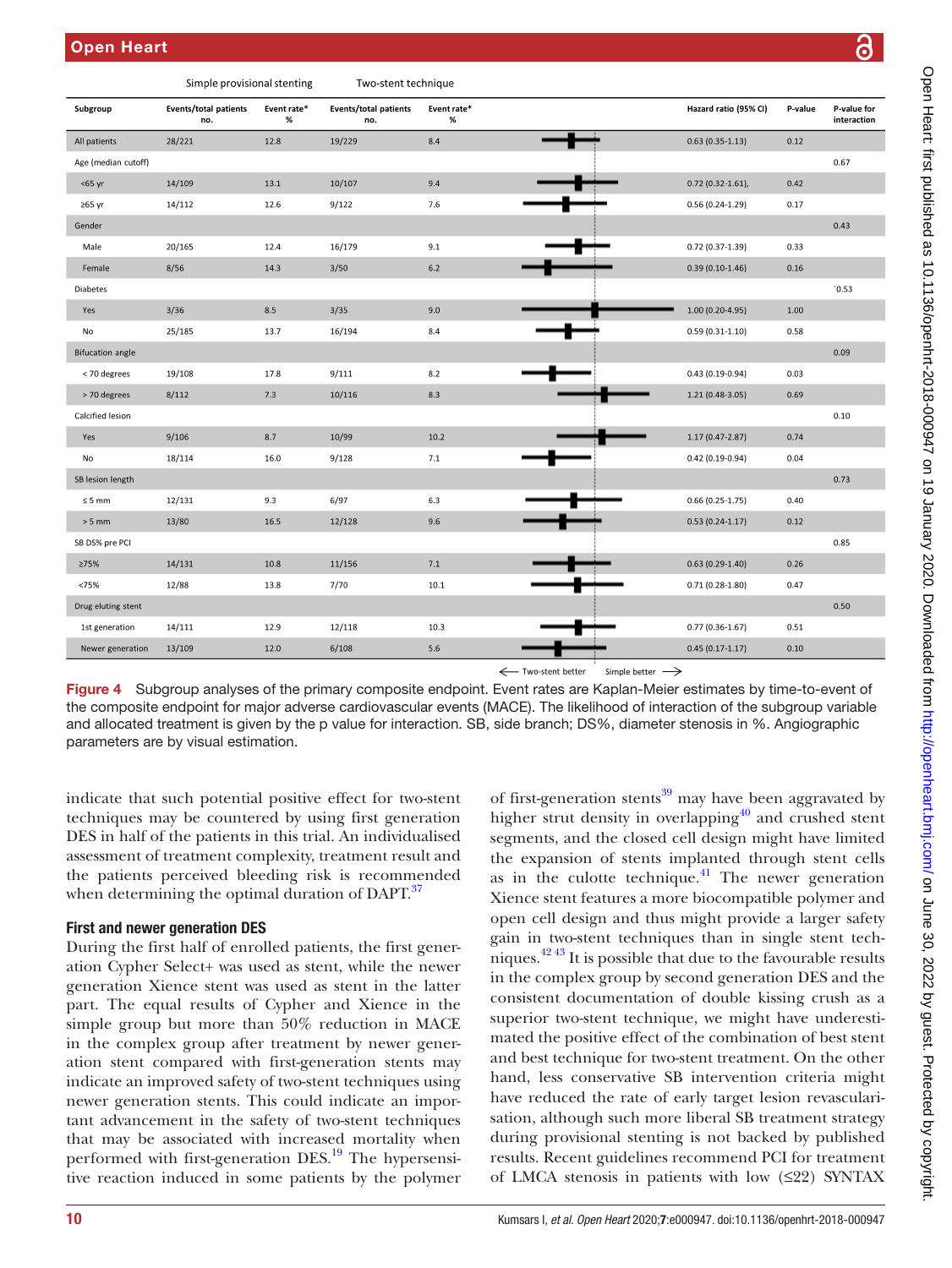score. $22$  This has increased the focus on optimal bifurcation stenting as 80%–85% of LMCA treatments involve the distal LMCA bifurcation.<sup>[44 45](#page-11-31)</sup> In Nordic-Baltic IV, only a small portion of cases were treated for distal LMCA bifurcation stenosis. Thus, extrapolation of our results to this lesion subset should be done with caution given the specific technical challenges in distal LMCA bifurcation PCI.<sup>[46](#page-11-32)</sup>

# Study limitations

Enrolled patients had rather short SB lesions, thus limiting conclusions to this relevant subset of bifurcation lesions. The use of angiographic SB inclusion criteria might have led to inclusion of some patients with physiologically insignificant SB disease favouring the simple one-stent technique, and despite randomisation, the SB diameter stenosis before treatment was less severe in the simple group indicating a potentially lower overall risk in this group. The sample size estimate for Nordic-Baltic IV was based on the limited available evidence at time of conceptualisation and we cannot exclude that the study was underpowered to detect a true difference between the two treatment strategies. It was strongly recommended to perform only clinically driven and fractional flow reserve (FFR)-guided revascularisation in the follow-up period but the planned 8-month angiographic follow-up might still have led to more revascularisation. The plateau of the MACE curves before the increase in revascularisation seen around the 8-month time point could also reflect that patients truly requiring revascularisation awaited the planned follow-up and some cases were treated before the patient would normally seek a doctor. As the safety of the techniques studied might change over time, the reported 2-year results added clinically relevant information to this report but very long-term follow-up is needed to make a final assessment of one versus two stents for coronary bifurcation treatment.

# **CONCLUSION**

In the treatment of coronary bifurcation lesions involving a large SB with ostial stenosis, routine stenting of both the MV and the SB did not improve outcome significantly compared with treatment by the simpler MV stenting technique after 2years.

## Author affiliations

<sup>1</sup>Department of Cardiology, Latvia Center of Cardiology, Paul Stradins Clinical University Hospital, Riga, Latvia

- 2 Department of Cardiology, Aarhus University Hospital, Aarhus, Denmark 3 Department of Cardiology, Oulu University Hospital, Oulu, Finland
- 4 Research Institute of Cardiology and Regenerative Medicine, Latvia Centre of Cardiology, Riga, Latvia
- 5 Department of Cardiology, Vilnius University Hospital, Vilnius, Lithuania
- 6 Department of Cardiology, University of North Norway, Tromsoe, Norway <sup>7</sup>Department of Cardiology, Heart Center, Tampere University Hospital, Tampere, Finland
- <sup>8</sup>Department of cardiology, Heart Center, Kuopio University Hospital, Kuopio, Finland <sup>9</sup>Department of Cardiology, Helsinki University Central Hospital, Helsinki, Finland <sup>10</sup>Department of Cardiology, Odense University Hospital, Odense, Denmark
- <sup>11</sup>Department of Cardiology, Turku University Hospital, Turku, Finland

12Heart Center, Sørlandet Hospital, Arendal, Norway

<sup>13</sup>Örebro University, Faculty of Health, Department of Cardiology, Örebro, Sweden <sup>14</sup>Department of Cardiology, Aalborg University Hospital, Aalborg, Denmark <sup>15</sup>Department of Cardiology, Rigshospitalet, Copenhagen, Denmark <sup>16</sup>Department of Cardiology, University Hospital of North Norway, Tromsoe and Cardiovascular Diseases Research Group, UiT The Arctic University of Norway, Tromsø, Norway

Acknowledgements We thank Jakob Hjort (Aarhus University Hospital, Denmark) for data-management assistance and Helle Bargsteen and Lars Peter Jørgensen (Aarhus University Hospital, Denmark) for data retrieval and verification. We highly appreciated the invaluable support from involved operators and staff at all participating institutions.

Funding Cordis Corp and Abbott Vascular supported the study equally by funding the pr. patient fee to participating centers.

Competing interests IK received institutional research grants from Cordis, Abbott and speaker fee from Astra Zeneca. NRH has received institutional research grants from Cordis, Abbott, Terumo, Biosensors, Biotronik, Medis medical imaging, Reva Medical, Boston Scientific, St. Jude Medical and Medtronic and has received speaker fees and personal honorarium from St. Jude Medical, Terumo, Reva Medical and Biotronik. LOJ has received institutional research grants from Terumo, Biosensors and Biotronik. JFL has received institutional research grants from Cordis, Abbott, Terumo, Biosensors, Biotronik, Medis medical imaging, Reva Medical, Boston Scientific, Heartflow, St. Jude Medical and Medtronic and has received speaker fees from Biotronik, Biosensors, Tryton, Boston Scientific, St. Jude Medical, Terumo, Reva medical, Cordis, Astra Zeneca and Abbott. GL has received speaker fees from Astra Zeneca.

Patient consent for publication Obtained.

Ethics approval The study was approved by the national or local medical ethics committees and was approved by the Danish Data Protection Agency. ClinicalTrials. gov identifier: NCT01496638.

Provenance and peer review Not commissioned; externally peer reviewed.

Data availability statement Data will not be made available.

**Open access** This is an open access article distributed in accordance with the Creative Commons Attribution Non Commercial (CC BY-NC 4.0) license, which permits others to distribute, remix, adapt, build upon this work non-commercially, and license their derivative works on different terms, provided the original work is properly cited, appropriate credit is given, any changes made indicated, and the use is non-commercial. See: [http://creativecommons.org/licenses/by-nc/4.0/.](http://creativecommons.org/licenses/by-nc/4.0/)

## ORCID iD

Niels Ramsing Holm<http://orcid.org/0000-0002-2316-3107>

## **References**

- <span id="page-10-0"></span>1 Nakazawa G, Yazdani SK, Finn AV, *et al*. Pathological findings at bifurcation lesions: the impact of flow distribution on atherosclerosis and arterial healing after stent implantation. *[J Am Coll Cardiol](http://dx.doi.org/10.1016/j.jacc.2010.01.021)* 2010;55:1679–87.
- <span id="page-10-1"></span>2 Hildick-Smith D, de Belder AJ, Cooter N, *et al*. Randomized trial of simple versus complex drug-eluting stenting for bifurcation lesions: the British bifurcation coronary study: old, new, and evolving strategies. *[Circulation](http://dx.doi.org/10.1161/CIRCULATIONAHA.109.888297)* 2010;121:1235–43.
- <span id="page-10-3"></span>3 Maeng M, Holm NR, Erglis A, *et al*. Long-Term results after simple versus complex stenting of coronary artery bifurcation lesions. *[J Am](http://dx.doi.org/10.1016/j.jacc.2013.04.015)  [Coll Cardiol](http://dx.doi.org/10.1016/j.jacc.2013.04.015)* 2013;62:30–4.
- <span id="page-10-2"></span>4 Ferenc M, Ayoub M, Büttner H-J, *et al*. Long-Term outcomes of routine versus provisional T-stenting for de novo coronary bifurcation lesions: five-year results of the bifurcations bad Krozingen I study. *[EuroIntervention](http://dx.doi.org/10.4244/EIJV11I8A175)* 2015;11:856–9.
- 5 Pan M, de Lezo JS, Medina A, *et al*. Rapamycin-eluting stents for the treatment of bifurcated coronary lesions: a randomized comparison of a simple versus complex strategy. *[Am Heart J](http://dx.doi.org/10.1016/j.ahj.2004.05.029)* 2004;148:857–64.
- <span id="page-10-4"></span>6 Colombo A, Bramucci E, Saccà S, *et al*. Randomized study of the crush technique versus provisional side-branch stenting in true coronary bifurcations: the cactus (coronary bifurcations: application of the crushing technique using sirolimus-eluting stents) study. *[Circulation](http://dx.doi.org/10.1161/CIRCULATIONAHA.108.808402)* 2009;119:71–8.
- 7 Généreux P, Kumsars I, Lesiak M, *et al*. A randomized trial of a dedicated bifurcation stent versus provisional stenting in the treatment of coronary bifurcation lesions. *[J Am Coll Cardiol](http://dx.doi.org/10.1016/j.jacc.2014.11.031)* 2015;65:533–43.